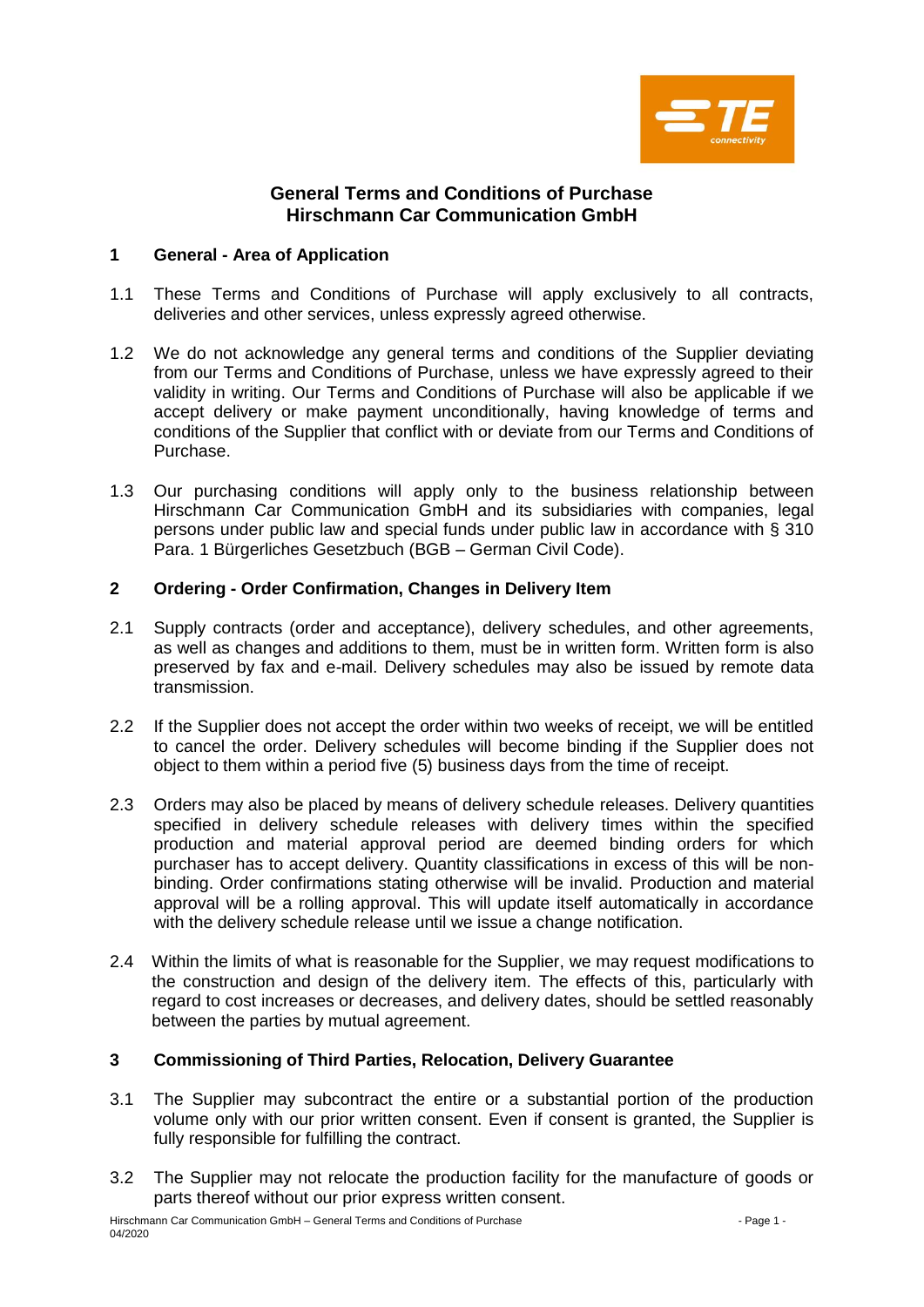

3.3 The Supplier will be obliged to manufacture and deliver supply parts and components that are installed in our products for a period of 15 years after the series expires.

## **4 Prices, Transfer of Risk**

- 4.1 The prices agreed upon at the time when the order is placed are net fixed prices and include all necessary ancillary services required to fulfil the contract. If no special agreement is made, the prices are for delivery with duty paid (DDP-INCOTERMS 2010). The purchase price includes delivery without additional delivery charges to either the purchaser's premises or the place of use, including reusable packaging.
- 4.2 In each case, the applicable statutory value-added or sales tax is not included and is to be shown separately in the invoice.
- 4.3 The Supplier bears the material risk until the goods are accepted by us or our agent at the place where the goods are to be delivered in accordance with the order. If delivery includes assembly or installation or the performance of services, the transfer of risk takes place upon acceptance.

### **5 Invoices, Payment Terms, Assignment**

- 5.1 Invoices are to be submitted separately from the delivery and have to state the order number given in our order, the order date, and our material number (if given). For every case of failure to comply with this obligation, the Supplier is responsible for any consequences, unless the Supplier proves that he is not responsible for these consequences.
- 5.2 Unless agreed separately, we either make payments within 30 days with 3% discount or within 60 days without a discount after receipt of invoice and after receipt of the goods and determination that the delivery is correct. If early deliveries are accepted, the payment period referred to in sentence 1 will only begin on the agreed delivery date.
- 5.3 Payment is made at our discretion either by bank transfer, check, offsetting against counterclaims, or by another method. If participation in the credit note procedure has been agreed, the payment will be made by credit based on the order.
- 5.4 Our payments do not include recognition of the conformity of the delivery or service to the contract or the correctness of the calculation.
- 5.5 In case of incorrect or incomplete delivery or services we are entitled, without prejudice to our other rights, to withhold the payment proportionally until the order has been properly fulfilled.
- 5.6 The Supplier is not entitled to assign his claims against us or have them collected by a third party without our prior written consent, which may not be unreasonably withheld. If the Supplier assigns a claim without our consent to a third party, the assignment will be valid in any case. At our discretion, we can then either make the payment either to the Supplier or also to the third party with the effect of discharging the obligation.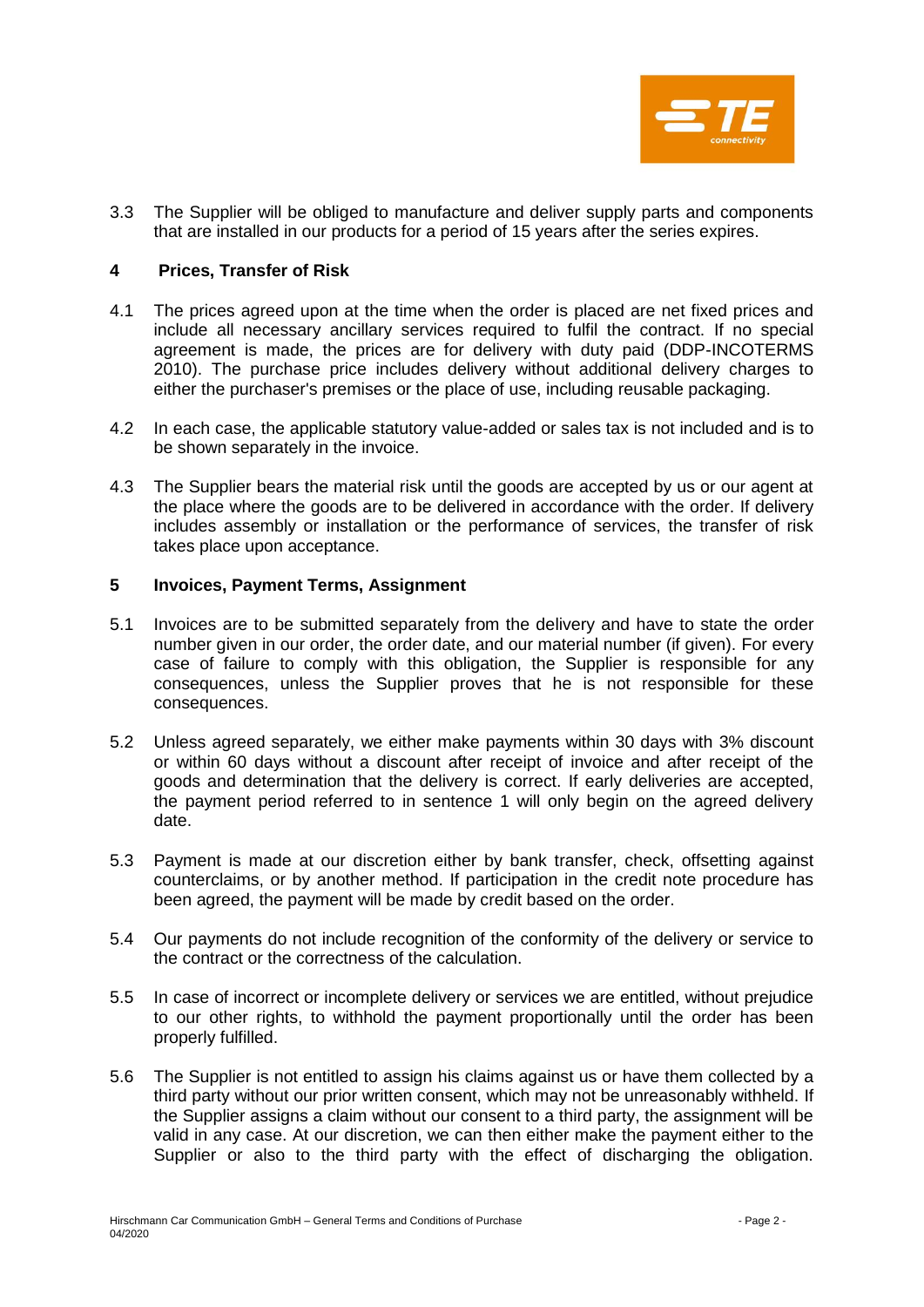

# **6 Delivery**

- 6.1 Unless otherwise agreed in writing, delivery is to be made without additional delivery charges to either the purchaser's premises or to the place of use (DDP – INCOTERMS 2010). Deliveries including assembly and/or installation or the performance of services will always be made without additional delivery charges to the place of use.
- 6.2 Agreed dates and deadlines are binding. The delivery period begins unless a specific date is given - on the date on which the order is issued. The delivery date will only be considered to have been met if the goods are received on our premises or at the agreed place of use. If delivery including assembly and/or installation or the performance of other work is the subject of the contract, these will only be considered to have been completed when they have been formally accepted. The schedule for the inspection and, if necessary, revision of the work should be determined by mutual agreement. In any case, we will have a reasonable period of at least twenty (20) working days to review the work.
- 6.3 If delivery not agreed DDP (INCOTERMS 2010), the Supplier must provide the goods in a timely manner, taking into account the usual time for loading and shipment. The deliveries are to be handled according to our instructions.
- 6.4 As soon as it is possible for the Supplier to recognize that he will not be able to meet his contractual obligations in full or in part, or not on time, he must inform us of this immediately in writing stating the reasons and the expected duration of the delay.
- 6.5 In case of delays in delivery, we are entitled to claim lump-sum damages in the amount of 1% of the order value per calendar week begun, but not more than a total of 10% of the order value. We are, however, also entitled to assert a claim for the specific loss incurred, which may exceed the amount of lump-sum damages; we reserve the right to assert further legal claims (especially withdrawal and damages instead of performance). The Supplier has the right to prove to us that no damages at all or much lesser damages were incurred.
- 6.6 The unconditional acceptance of a late delivery does not constitute a waiver of further rights and claims.
- 6.7 The Supplier is obliged to state our order number on all shipping papers and delivery notes. In addition to the drawing number, the relevant index should also be stated on the delivery note if available. If the Supplier omits this information, we will not be responsible for the resulting delays in processing.

#### **7 Force Majeure**

- 7.1 Force majeure, operational disruptions that are not the fault of the contracting party, unrest, governmental measures and other unforeseeable, unavoidable, and severe events release the contracting parties from their obligation to perform for the duration of the disruption and to the extent of their effect. We are entitled to obtain supplies elsewhere for the duration of the delay.
- 7.2 If the disturbance is of significant duration and results in a significant decrease in demand, we will be entitled - without prejudice to our other rights - to withdraw from the contract with regard to the portion not yet fulfilled.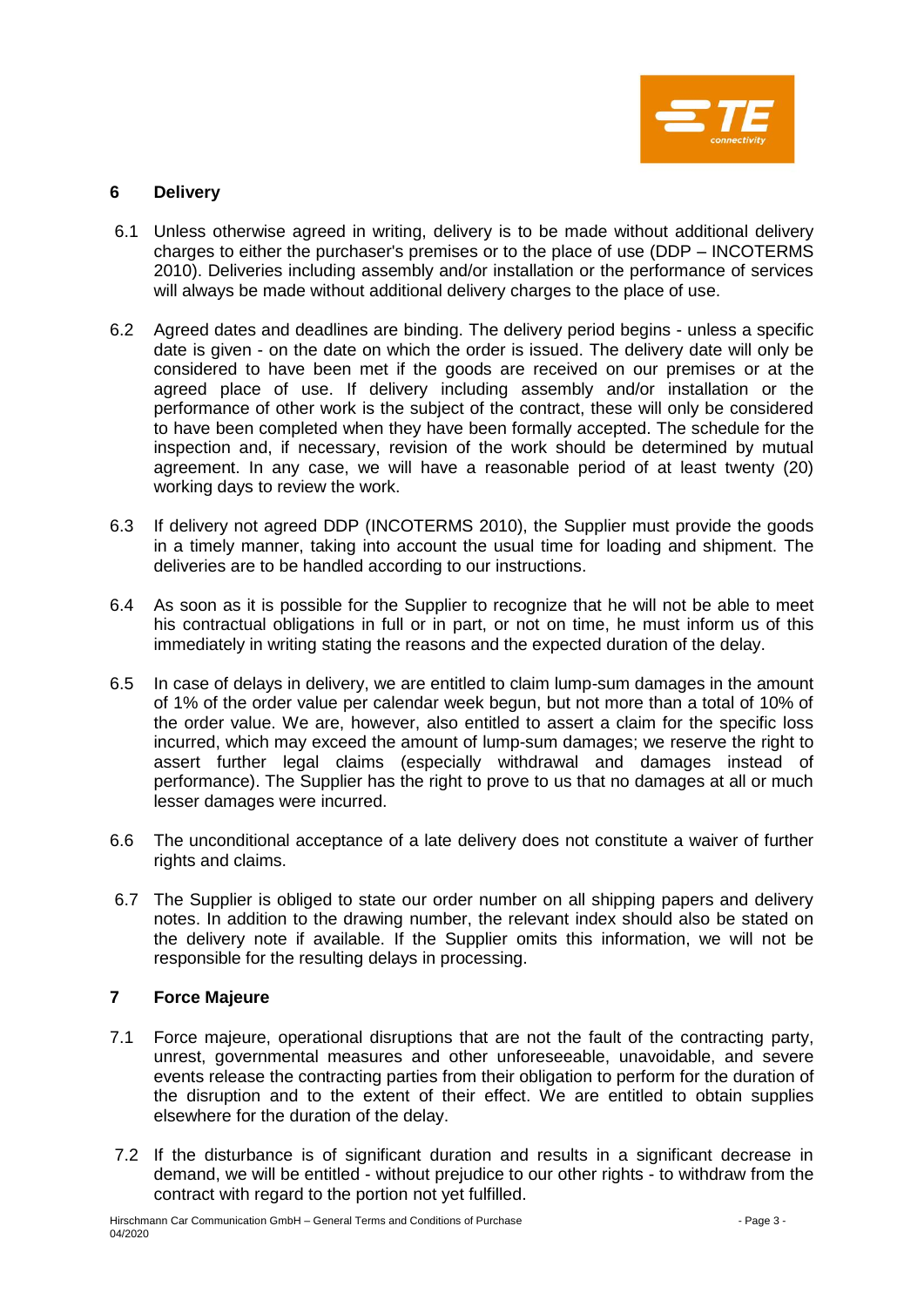

- 7.3 The Supplier must inform us immediately in writing of any emerging delays as defined under Section 7.1. If the Supplier fails to give notice or if notice is given too late and the Supplier is responsible for the omission or the delay in the notification, the Supplier must pay compensation for the damages, which could have been avoided if timely notification had been provided.
- 7.4 The Supplier will be obliged to provide us with an appropriate emergency plan.

# **8 Quality and Documentation**

- 8.1 With regard to his deliveries, the Supplier must comply with the applicable statutory and regulatory requirements in the country of production, the country of delivery and the countries in which the delivery items are intended for use, the recognized rules of technology, safety regulations, in particular the applicable health and safety regulations and accident prevention regulations, any DIN standards, the agreed technical data and specifications, and the quality agreement concluded with us. In addition, our Supplier Guidelines will apply in the version that is valid at the time of the conclusion of the contract, which are available to download online at: [http://www.hirschmann](http://www.hirschmann-car.com/)[car.com/](http://www.hirschmann-car.com/)en/downloads,  $\rightarrow$  Company-Information,  $\rightarrow$  Supplier-Guideline. If and when the Supplier becomes aware that he is unable to meet these requirements, the Supplier shall notify us immediately.
- 8.2 The Supplier is obliged to observe the prevailing conditions in the manufacturer's and the customer's country, and in the country of use, with regard to the environment, electricity, and electromagnetic fields. The REACH Regulation (EC) no. 1907/2006 must be observed.
- 8.3 The Supplier grants us and our customers the right to review compliance with Sections 8.1 and 8.2 on the Supplier's premises after prior appointment. The Supplier hereby agrees to the evaluation of the effectiveness of his quality assurance system either by us or our customers by means of quality audits.
- 8.4 Changes in the delivery items, including changes in materials, tools, or processes in manufacturing require our prior written consent. The Supplier must review the specifications and notify us immediately of any necessary changes.
- 8.5 The shipment of the first series production (including in case of product changes) can only begin if our written approval is in place after the initial sample required in accordance with the supplier guidelines. With regard to the reviewing of initial samples, we refer to VDA (German Automobile Association) publication "Quality Assurance for Deliveries - Selection of Suppliers/Production Process - and Product Approval/Quality of Series Performance" as amended from time to time. Irrespective of this, the Supplier will permanently control the quality of the goods delivered. The contractual parties will inform each other of the possibilities for improving quality.
- 8.6 In the event that the kind and extent of testing, as well as the instruments and testing methods, are not agreed between the Supplier and us, we will, if the Supplier so desires, agree to discuss the testing with the Supplier to the extent of our expertise, experiences, and opportunities in order to determine the necessary status of testing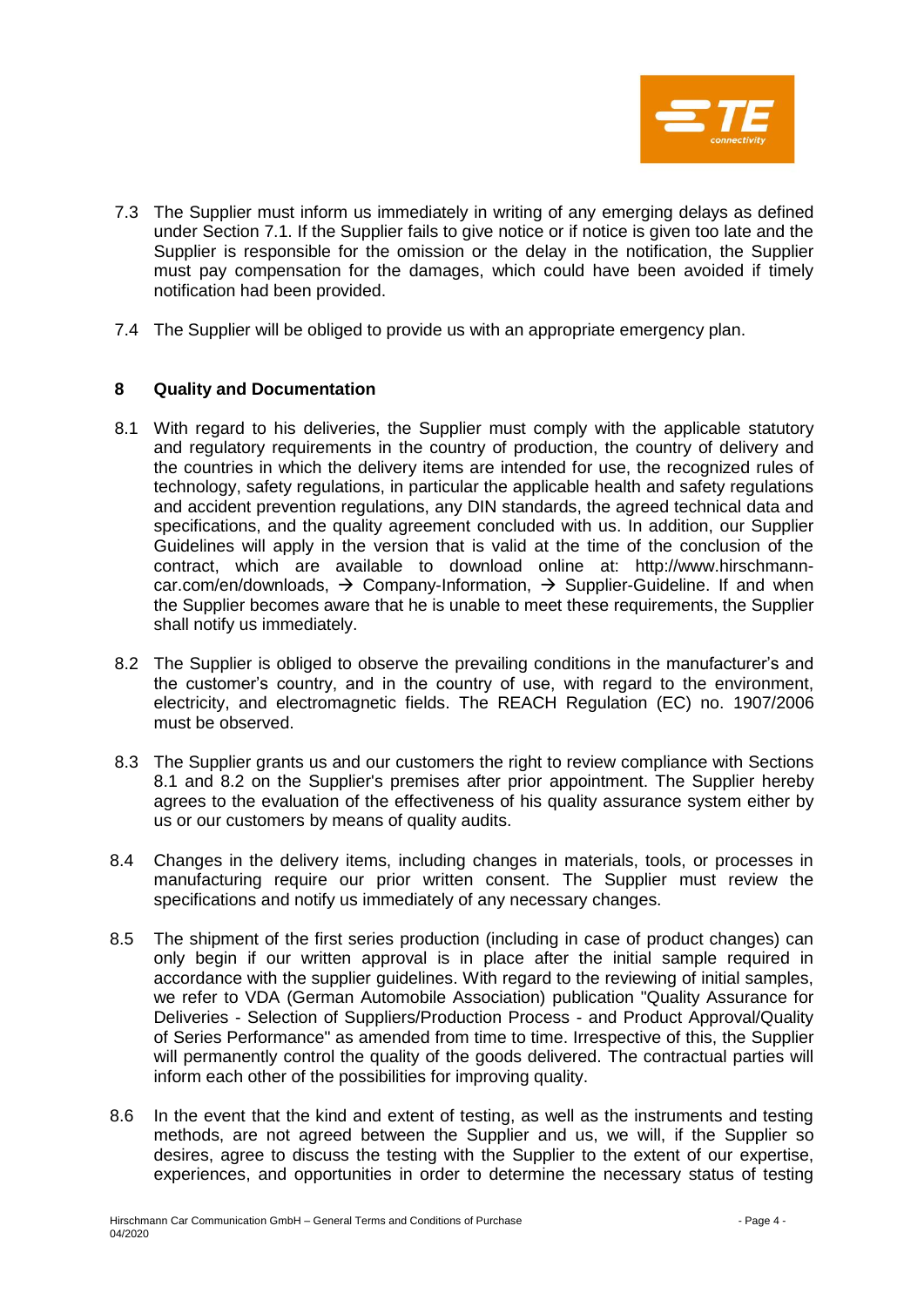

techniques in each case. In addition, we will, upon request, inform the Supplier about the applicable safety regulations.

8.7 The Supplier must also state in his quality records for all products when, how, and by whom checks were carried out to ensure the defect-free manufacture of the deliveries. These records must be kept for 15 years and presented to us upon request. The Supplier is entitled to reduce the retention period for documentation if he is able to exclude the possibility of risk to life and health in the use of his products. The Supplier is required to obligate any sub-suppliers to the same extent as far as is legally possible. As guidance, reference is made to the VDA publication "Verification - Guidelines for Documentation and Archiving of Quality Requirements" in their respective most current version.

### **9 Acceptance, Complaints**

- 9.1 Acceptance requires an explicit declaration on our part.
- 9.2 We will only perform an incoming goods inspection with regard to externally recognizable damage and discrepancies in identity and quantity. We will provide immediate notification of any such defects. We will also provide notification of any other defects as soon as they are identified in the course of proper business procedure. In this respect, the Supplier will waive any objections due to late notification of defects.

#### **10 Liability for Defects**

- 10.1 Unless otherwise stipulated in the following, claims for defects will be based on the legal regulations.
- 10.2 The Supplier warrants that the delivery items comply with the requirements referred to in Section 8 para 1 and 2.
- 10.3 In case of the delivery of parts that can be seen to be deficient before the commencement of manufacturing (processing or installation), we first give the Supplier an opportunity to sort out and rectify the defect or to provide a subsequent (replacement) delivery, insofar as this is not unreasonable for us. If the Supplier is not able to do this or if he fails to do so immediately, we can withdraw from the contract without further notice and return the goods at the Supplier's risk. In urgent cases, we may rectify the defect ourselves or have it rectified by a third party in consultation with the Supplier. The Supplier shall bear the costs resulting from this. If the same goods are repeatedly delivered with defects, after a written warning, we will be entitled to withdrawal in case of further defective delivery. The withdrawal will also apply to the scope of delivery not fulfilled.
- 10.4 If a defect is only determined after the commencement of manufacturing:
	- a) The Supplier shall rectify the defective delivered parts free of charge, or send a new delivery of the parts, and also compensate us for the expenses we incur for the installation and removal of the delivered part. In addition, the Supplier shall also bear those costs, which our customers (e.g. car manufacturers) justifiably claim from us due to the defect (in particular transport, travel, labour, and material costs) or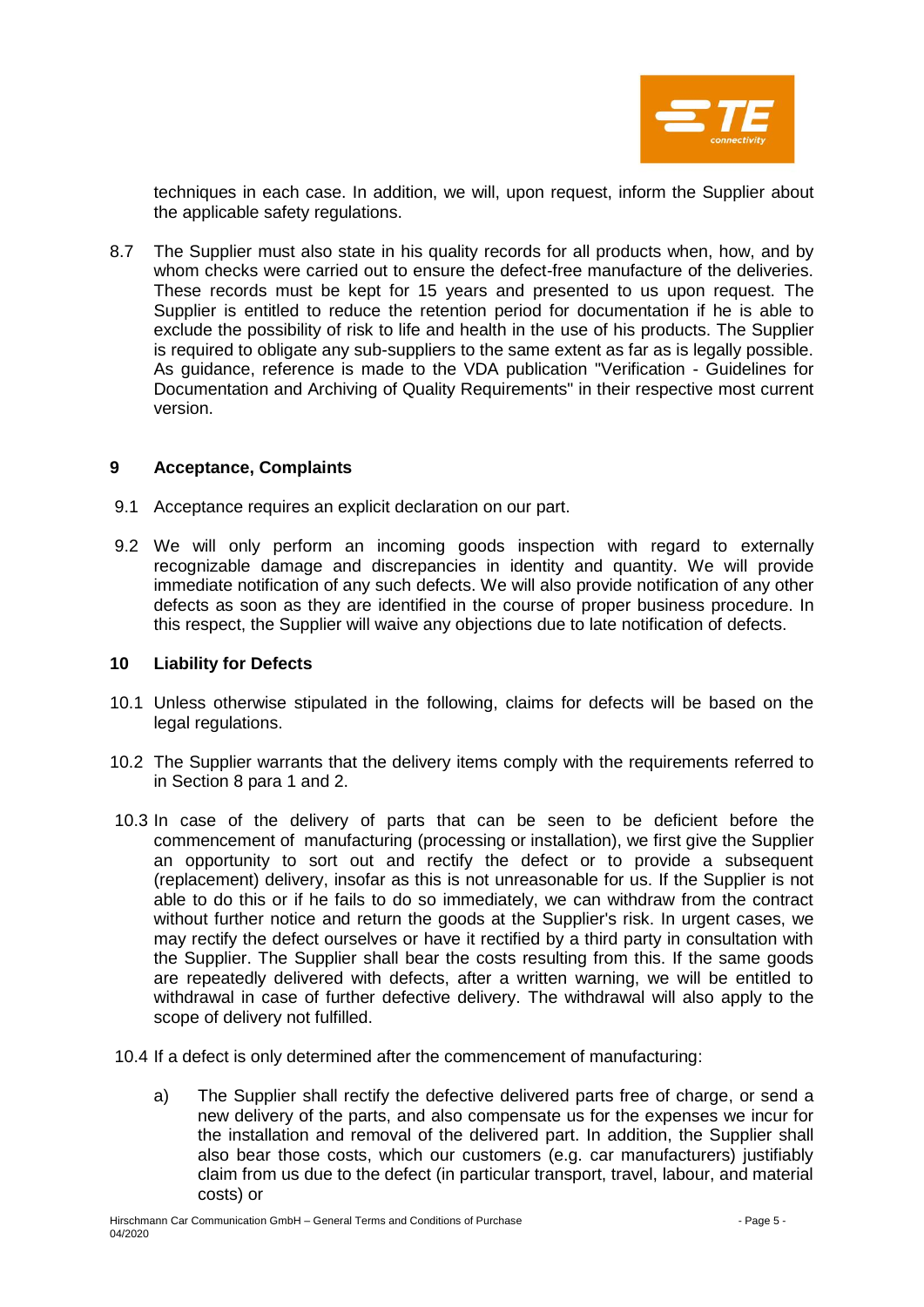

- b) We may reduce the purchase price.
- 10.5 In the event of a culpable breach of an obligation over and above the delivery of defective goods (e.g. breach of a duty to inform, advise or inspect), we may claim compensation for the consequential damages resulting from the defect, as well as the consequential damages resulting from the defect refunded by us to our customers pursuant to law in accordance with Section 11. Consequential damage resulting from the defects refers to the damages that we have suffered as a result of the delivery of defective goods to legal interests other than the goods themselves.
- 10.6 Upon request, the Supplier shall receive the parts to be replaced by him promptly and at his own expense.
- 10.7 The limitation period for asserting warranty claims expires after 36 months from the time of transfer of risk. Sentence 1 will not apply if the mandatory provisions of § § 445a, 445b BGB apply. Notice of the defect given within this period of limitation shall suspend the limitation period.
- 10.8 If defective goods are delivered, claims under product liability law, tort and agency of necessity will not be affected by Section 10.
- 10.9 In case of repeated delivery of defective parts, "Controlled Shipment Levels" may be introduced at the expense of the Supplier.

#### **11 Liability, Approval, Insurance Coverage**

- 11.1 Subject to other liability provisions contained elsewhere in these Terms and Conditions, the Supplier will be obliged to pay compensation for damages that we incur directly or indirectly as a result of the delivery of defective goods, the violation of governmental safety regulations, or for other legal grounds of Supplier liability.
- 11.2 We are entitled to claim compensation from the Supplier for the expenses that we have to bear in relation to our customers because they have a claim against us for compensation of the expenses required for the purposes of subsequent performance, in particular costs incurred for transport, travel, labour and material.
- 11.3 The Supplier will release us from all claims that our customers may assert against us as a result of the delivery of defective goods or other noncontractual performance attributable to SupplierIf the claim by one of our customers relates to a breach of obligation on our part, the release will not apply.
- 11.4 The Supplier undertakes to maintain an public/product liability/recall costs insurance with appropriate coverage of at least  $\epsilon$  5 million per claim and provide proof of this insurance coverage upon request. Any further claims for the compensation of damages remain unaffected by this.
- 11.5 If the Supplier is responsible for product damage, he will be obligated to release us from claims for damages from third parties upon first request if the cause lies within his control and organization and if the Supplier himself is liable with regard to external relationships.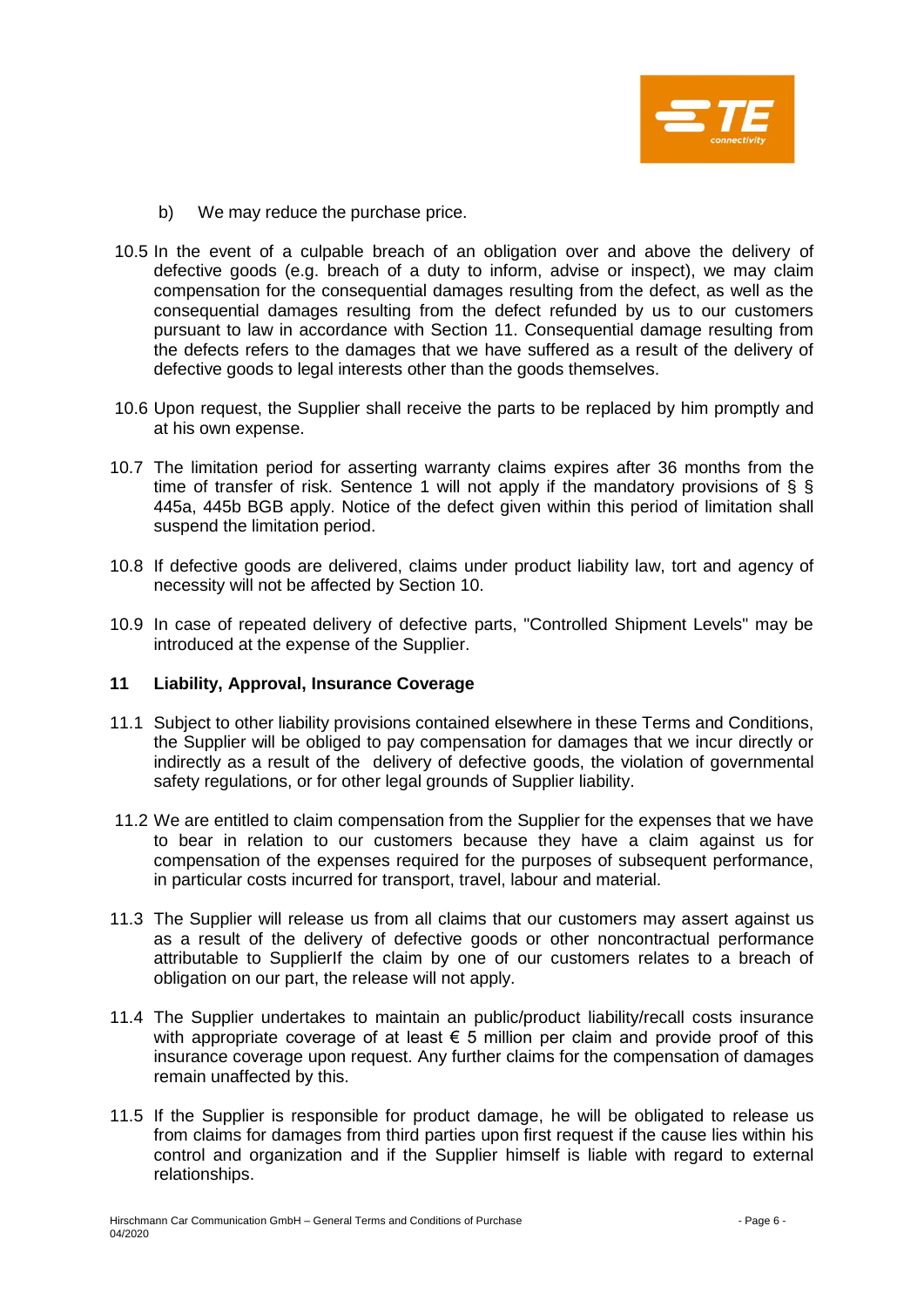

- 11.6 As part of his liability for damages as defined in Section 11.5., the Supplier is also obligated to reimburse any expenses in accordance with §§ 683, 670 or §§ 830, 840, 426 BGB that arise from or in connection with measures performed by us or our customers in order to avert danger (e. g. recall measures). We will inform the Supplier of the content and extent of the recall measures to be performed, as far as is possible and reasonable, and give the Supplier the opportunity to give his opinion. This will not affect other statutory claims.
- 11.7 If employees, representatives, subcontractors, or other representatives of the Supplier (the "Vicarious Agents of the Supplier") spend time on our premises or those of one of our customers, the Supplier will be liable for all acts and omissions of his agents on our premises or on those of our customers. The Supplier undertakes to indemnify us against and release us from all liabilities for property damage, personal injury, or death (including court and legal costs) resulting from acts or omissions attributable to the Vicarious Agents of the Supplier, regardless of whether this occurs in accordance with the delivery contract or not.

# **12 Third-Party Rights, Intellectual Property Rights, Defects of Title**

- 12.1 The Supplier warrants that no third party rights, including intellectual property rights and copyrights are infringed in connection with his delivery.
- 12.2 The Supplier will release us upon first written request from all claims in case of infringements of third party rights from all claims that are asserted against us by the third parties, unless such infringements were caused by us. This will apply to claims based on foreign statutory provisions only if the Supplier is aware in which country the goods are delivered or in which country we use services provided by the Supplier.
- 12.3 The release obligation on the part of the Supplier relates to all expenses necessarily incurred by us as a result of or in connection with the third party claim.
- 12.4 The limitation period is 36 months from the time of the transfer of risk.

# **13 Reservation of Title, Provision**

- 13.1 We recognize only the simple retention of title of the Supplier.
- 13.2 If we provide parts to the Supplier, we reserve the right to ownership of these. The Supplier will perform the processing or modification for us. If our goods subject to retention of title are processed with other goods not belonging to us, we will acquire joint ownership of the new item in line with the ratio between the value of our items (purchase price plus VAT) and the other processed items at the time of processing.
- 13.3 If the items provided by us are inseparably mixed with other items that do not belong to us, we will acquire joint ownership of the new item in line with the ratio between the value of our items (purchase price plus VAT) and the other mixed items at the time when the mixing occurred. If the mixing is performed in such a way that the Supplier's item is to be regarded as the main item, it is considered agreed that the Supplier has transferred proportional joint ownership to us; the Supplier holds the sole or joint ownership on our behalf.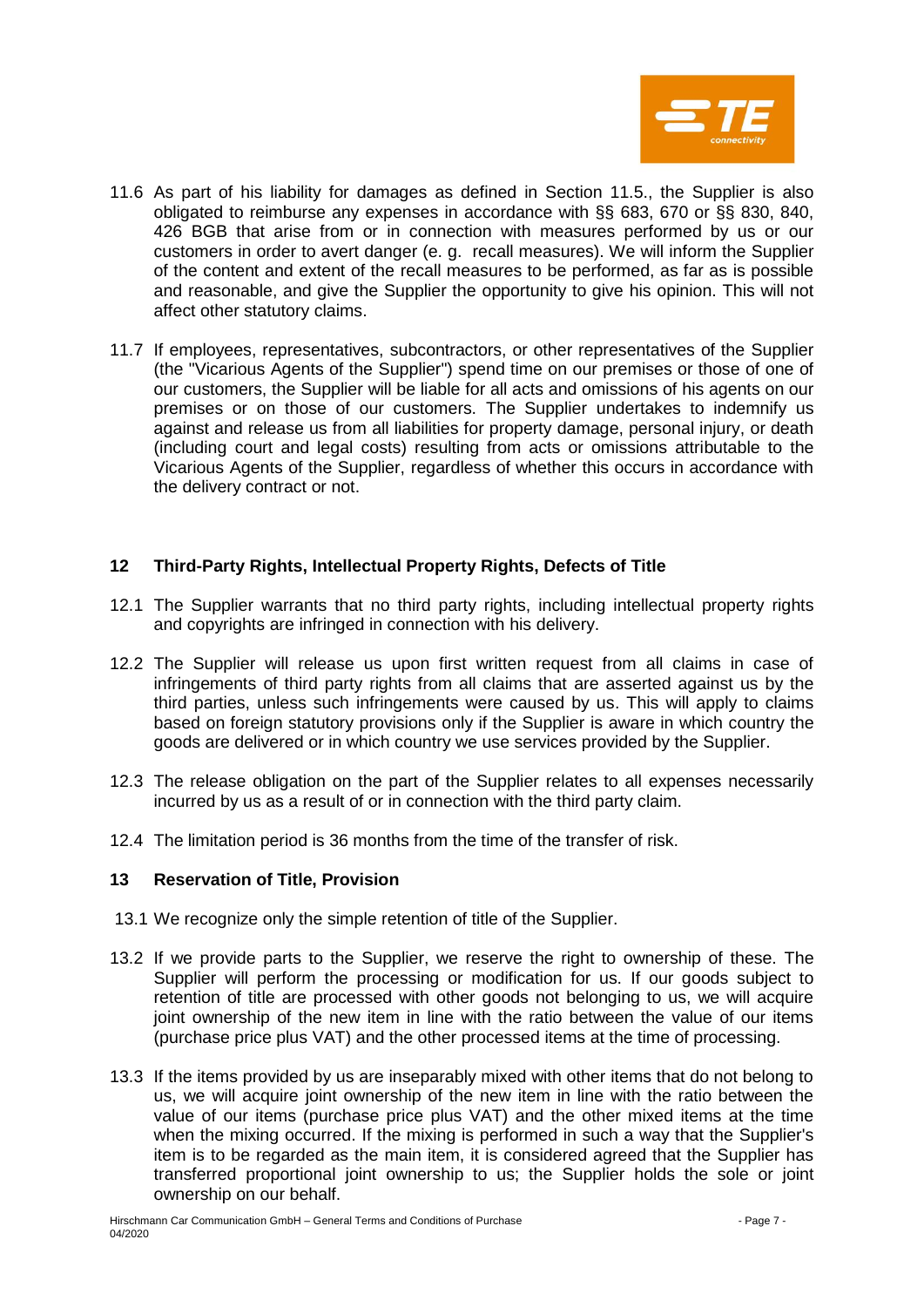

13.4 If the security interest to which we are entitled under Section 13.2 and/or 13.3 exceed the purchase price of all of our goods subject to retention of title that have not yet been paid for by more than 10%, we will be obliged to request that the Supplier release the appropriate security interest at our discretion.

### **14 Confidentiality**

- 14.1 The Supplier will be obliged to keep strictly confidential all commercial and technical details that are not public information that he becomes aware of as a result of the business relationship. These details may not be disclosed to third parties without our express approval. Such information may be used only to execute orders for us and made available only to those employees whose involvement in the execution of the order is required. The Supplier must bind these employees to confidentiality accordingly.
- 14.2 We retain ownership and copyright to illustrations, drawings, calculations, samples, models, and other documents. They may not be provided or otherwise made available to third parties without our express written consent. They will be used exclusively for production based on our order. Reproduction is permitted within the operational requirements and the copyright regulations; after processing of the order, these must be returned to us without further request and without charge after the processing of the order.
- 14.3 Subcontractors must enter into a corresponding obligation.
- 14.4 The duty of confidentiality will apply even after the completion of the contract, it will lapse if and insofar as the production knowledge included in the illustrations, drawings, calculations, and other documents has become generally known.
- 14.5 The contractual partners may use their business relationship for advertising only upon prior written consent.

#### **15 Production Equipment and Materials**

If we have commissioned tools or resources for the manufacture of the delivery item, the terms and conditions of the tool contract/tool rental agreement in the currently applicable version will take priority. Unless expressly agreed otherwise, the following provisions will apply:

- 15.1 Payment of tools is dependent on proof of process capability and the release of the samples produced with their aid.
- 15.2 Once approval of the initial sample is granted by us, ownership of both the tool and the design data (3D data) and design drawings (2D data) passes to us or the customer named by us. The delivery of possession shall be replaced by ceding the tool to the Supplier for use on loan.
- 15.3 The Supplier will be obliged to use our tools exclusively for the manufacturing of the goods ordered by us. The tools are to be permanently marked by the Supplier in such a way that they can always be identified as our property.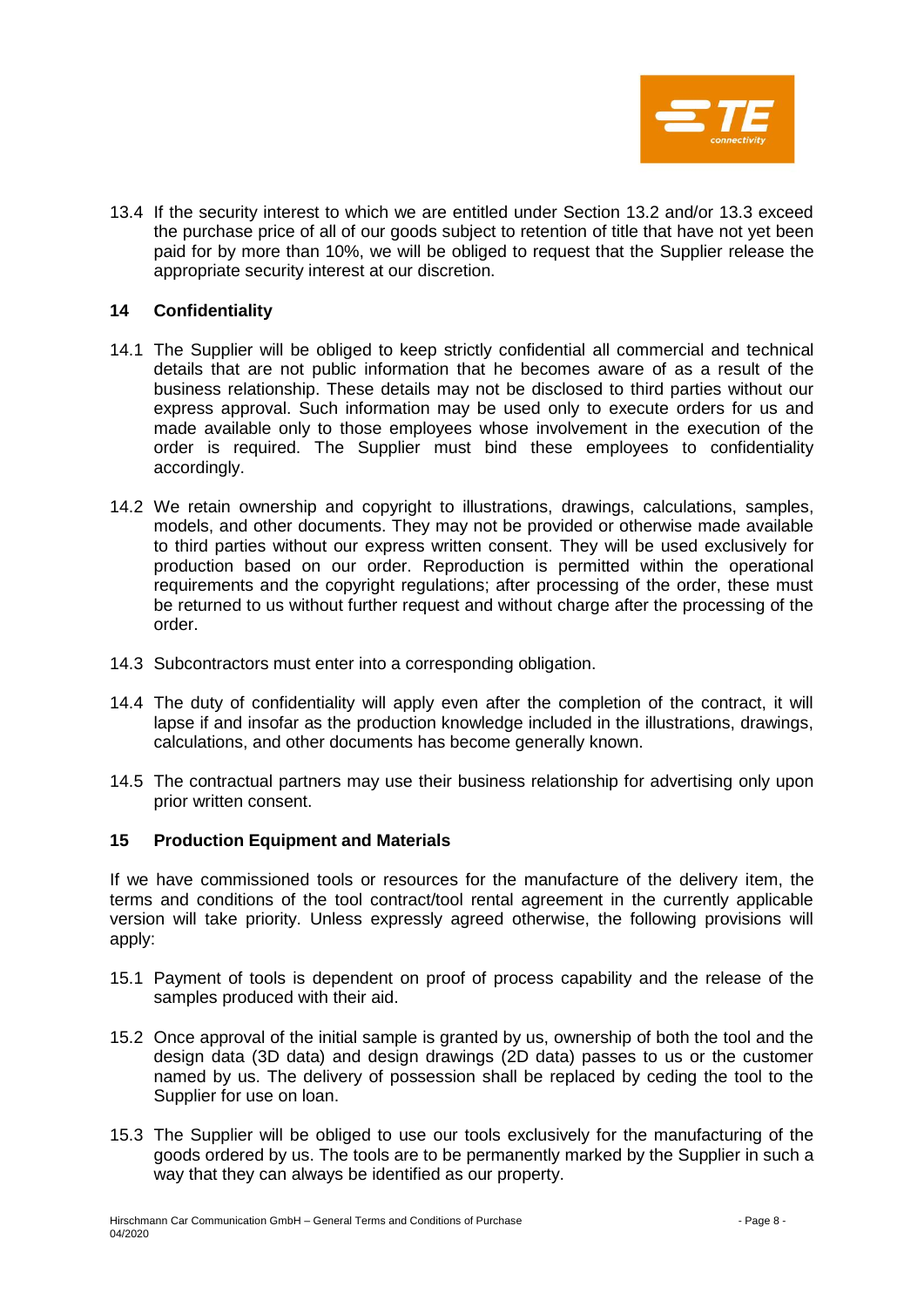

- 15.4 The Supplier is obliged to insure the tools belonging to us at the replacement value at his own expense against fire, water damage, and theft. At the same time, the Supplier already assigns to us all compensation claims under this insurance; we hereby accept the assignment.
- 15.5 The Supplier shall duly perform any necessary maintenance and inspection work, as well as all servicing and repair work at his own expense. The Supplier must report any failures to us immediately; if he culpably omits to do this, this will not affect claims for compensation for damages.
- 15.6 The Supplier will be obliged to return tools paid for or provided by us immediately upon our request.

# **16 Delivery Stipulations**

With regard to the delivery, our separate regulation "Delivery Instructions for Suppliers" will apply in the version valid at the time of the conclusion of the contract, which is available for download online at http://www.hirschmann-car.com/en/downloads, → Company-Information,  $\rightarrow$  Delivery instructions.pdf.

## **17 Long-term Suppliers' Declarations**

- 17.1 Separate long-term Supplier's declarations in accordance with regulation (EC) no. 1207/2001 or country of origin statement is required for all goods delivered. Revocations of the statements of origin confirmed in the long-term Supplier's declaration must be reported to our customs department. The Supplier will be obliged to notify us of all export licenses that are needed for delivered materials. This notification must be made directly to the customs department by means of our longterm Suppliers' declaration. The Supplier will be responsible for all adverse consequences resulting from notifications that are not made or that are incomplete. Notification in other business documents is not permitted.
- 17.2 The Supplier will inform the customs department immediately if a delivery is subject in whole or in part to export restrictions under German law or any other law.

#### **18 Social Responsibility and Environmental Protection**

18.1 The Supplier undertakes to comply with the applicable statutory provisions on treatment of employees, animal protection environmental protection, health and safety at work, and to make every effort to prevent adverse effects on people and the environment within his activities. For this purpose the Supplier will set up and develop a management system in accordance with ISO 14001 within the realms of his possibilities. In addition, the Supplier shall comply with the principles of the UN Global Compact initiative [\(http://www.unglobalcompact.org\)](http://www.unglobalcompact.org/) and the International Labour Standards of the ILO [\(http://www.ilo.org\)](http://www.ilo.org/). These relate mainly to the protection of international human rights, the right to collective bargaining, the abolition of child labour and forced labour, the elimination of discrimination in hiring and employment, responsibility for the environment, and the prevention of corruption. Overtime should only be instructed on a voluntary basis and employees should be granted one day off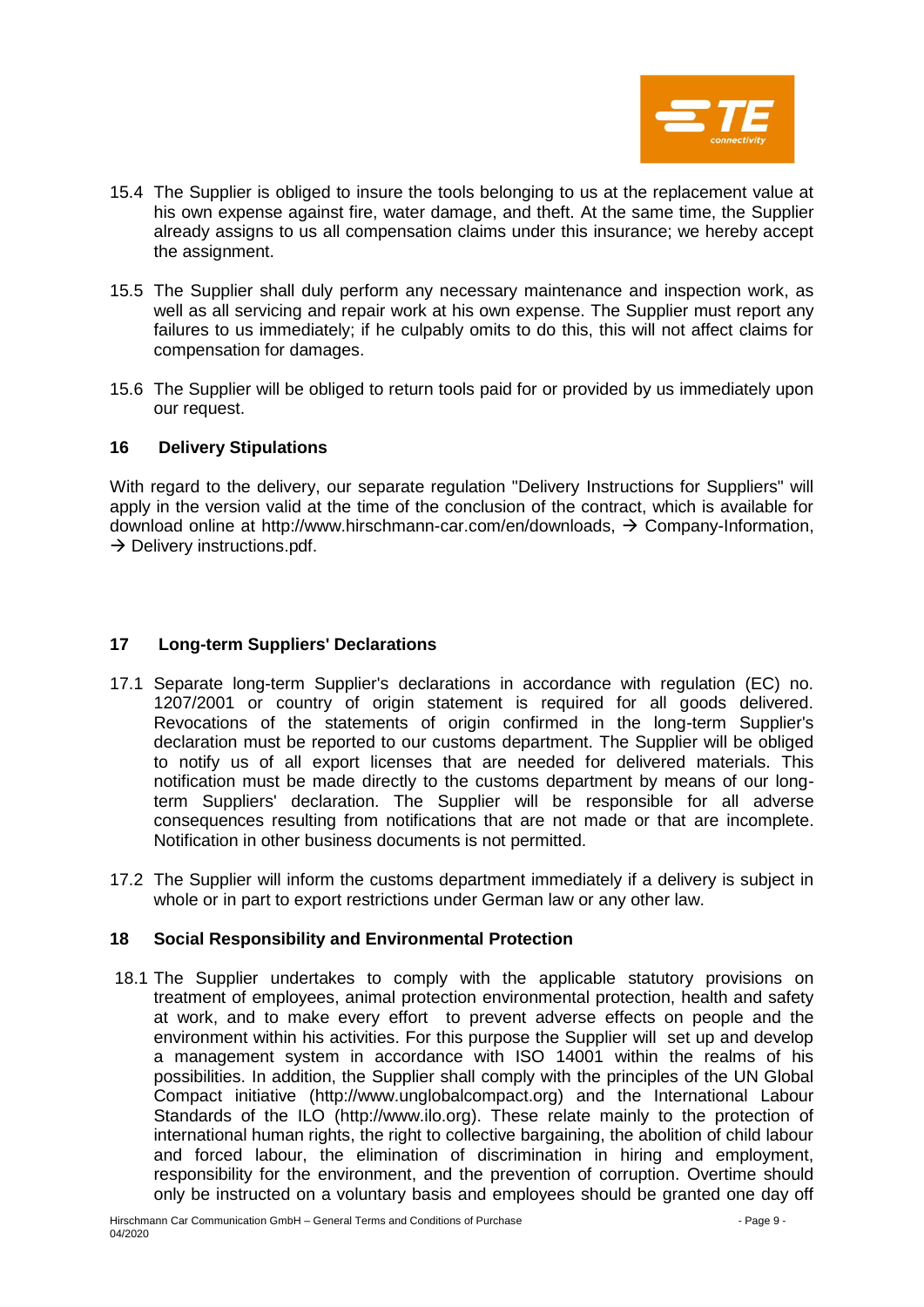

after 6 consecutive working days. Discrimination of employees in any form is not allowed. This applies to discrimination based on, for example, gender, race, caste, skin color, disability, trade union membership, political beliefs, origin, religion, age, pregnancy or sexual.

- 18.2 In particular, the Supplier pledges on behalf of his company that the manufacture or processing of the products to be delivered is/has been performed without exploitative child labour as defined in ILO Convention no. 182 and without any violations of obligations arising from the implementation of this convention or any other applicable national or international provisions for the combating of exploitative child labour. In addition, the Supplier pledges that his company, his suppliers and their subcontractors have taken active and effective measures to prevent exploitative child labour as defined in ILO Convention no. 182 in the manufacturing and processing of the products to be delivered. The Supplier will obligate his subcontractors and their subcontractors accordingly and will perform control measures in this respect. We are entitled to check the contents of this pledge. The Supplier will provide evidence of his measures upon request from us.
- 18.3 The Supplier guarantees that he will comply with the applicable laws governing the general minimum wage and commit sub-suppliers engaged by him to the same extent. On request, the Supplier shall evidence compliance with the foregoing guarantee. In the event of a breach of the foregoing guarantee, the supplier shall hold us harmless from all third party claims and is obliged to reimburse any fines imposed on us in this connection.
- 18.4 The Supplier will not use any conflict raw materials in the products he supplies. Examples of conflict raw materials are columbite-tantalite (Coltan), cassiterite (tin ore), gold, wolframite, and their derivatives from the Democratic Republic of Congo and the neighboring countries, defined in more detail in Section 1502 Paragraph e Figure 1 and 4 of the Dodd-Frank Act (USA). The Supplier will adopt and implement appropriate measures to ban the purchase and use of conflict raw materials. Should the Supplier use columbite-tantalite (Coltan), cassiterite (tin ore), gold, wolframite, and their derivatives in the products he delivers, he must provide evidence to us on an annual basis that this does not breach the ban on the use of conflict raw materials.
- 18.5 In the event that the Supplier repeatedly violates the law and/or the foregoing provisions and/or violates the law and/or the foregoing provisions in spite of a respective warning, and fails to provide evidence that the violation has been cured as far as possible, and that appropriate measures have been taken to avoid violations in future, we reserve the right to withdraw from existing contracts or terminate them without notice.

## **19 General Provisions**

- 19.1 If a contractual partner suspends his payments or if insolvency proceedings are initiated against his assets, then the other contractual partner will be entitled to withdraw from the part of the contract that has not been performed.
- 19.2 Offsetting against counterclaims or the exercising of a right of retention is only permissible if the counterclaim is undisputed or has been legally established.